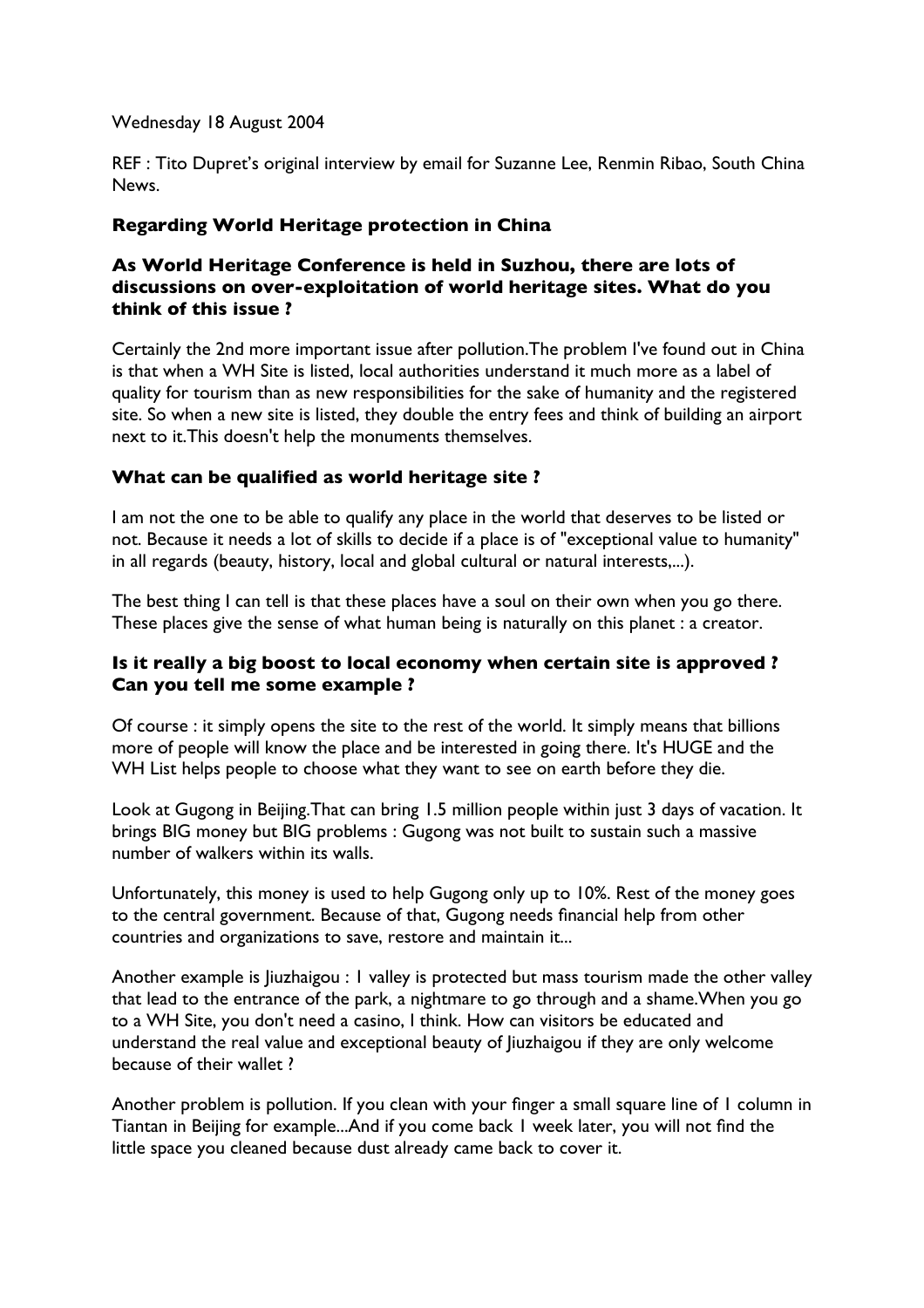World Heritage is delicate, so it's really important to protect it well. 5 sites in China have been named as concerned sites for lack of protection or lack of enough report on protection. During your trip, have you seen World Heritage sites being improperly protected ? Examples in China are especially welcome.

Every place needs a separate answer to these questions.What I can tell is that China is changing too quick for places that are hundreds years of age.These places just couldn't adapt themselves to the new rhythm and quantity of changes that are occurring today in China.To me all WH Sites in China are in danger.

To educate local authorities and working personnel is of very big importance. Usually they don't know what is UNESCO, even if they are working on a WH Site.To find people with skills is difficult too : look at the Terracotta Army.The soldiers were very colorful when they were discovered. Now these colors have totally faded, in a very, very short in terms of History.

But sometimes, you meet miraculous people that are very aware of the beauty and importance of the place and I can see them working soOo hard in the hope to save, restore and maintain their site. I feel BIG admiration for them but that is by far too rare to make me hope in a better world anytime soon...

## **Regarding World Heritage application**

#### **There is a discussion in World Heritage Conference whether it's fair to limit two applications from one country. What do you think of this issue ?**

I think the Committee needs a longer list to be able to choose the really most important and representative sites in a country. If you limit to 2, how can they have a better understanding of what's the cultural and natural richness of this country in regards to humanity ?

### **Another issue is that Asian representatives urge to limit Europe's share in World Heritage. As a European who is well-travelled, can you share with your opinion ?**

Again, the WH List is NOT a guide for tourism ! But indeed Europe is very well represented with hundreds of WH sites.

I think it is better now to make western countries more aware of the VAST cultural an natural beauties in part of the world that they don't know well. It will help them to understand and respect these countries much more.That is one of my purpose with the <WHTour.org> : to show the splendor of other countries to the western world.

### **Some critics said World Heritage sites should be in accordance with its population, the underline message is that countries with small population shouldn't have that much World Heritage sites while big countries like China are not having enough quotas for World Heritage. Can you enlighten me in this issue ?**

There is NO relation between the population of a country and the number of exceptional sites in the world. Because WH is inscribed in the timeline of History and in the entire